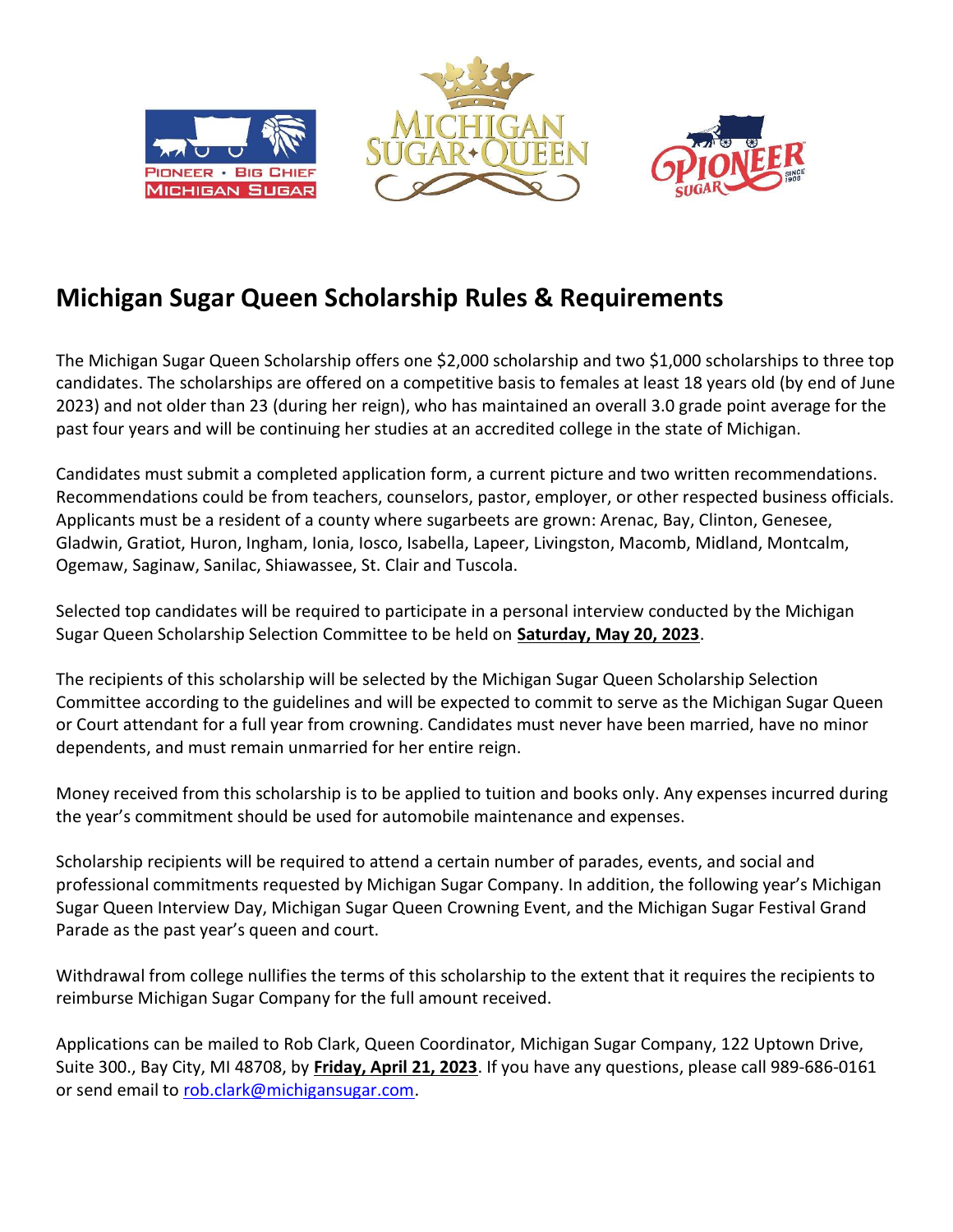





## Michigan Sugar Queen Official Application for 2023

Please type or print answers legibly. Attach all other application materials to the back. Copy all materials for your own records. Application materials are non-returnable.

## Please enclose a high-quality, recent photo of yourself.

|                                                                                                      |  | Age: ________ Birthdate: __________________ |  |
|------------------------------------------------------------------------------------------------------|--|---------------------------------------------|--|
|                                                                                                      |  |                                             |  |
|                                                                                                      |  |                                             |  |
|                                                                                                      |  |                                             |  |
|                                                                                                      |  |                                             |  |
|                                                                                                      |  |                                             |  |
|                                                                                                      |  |                                             |  |
|                                                                                                      |  |                                             |  |
|                                                                                                      |  |                                             |  |
| Do you currently have a job? YES NO If "yes," what is your occupation? _____________________________ |  |                                             |  |
|                                                                                                      |  |                                             |  |
| Will your employer be okay with you taking off weekends during the summer? YES                       |  | NO.                                         |  |
| Do you have your own transportation? YES NO                                                          |  |                                             |  |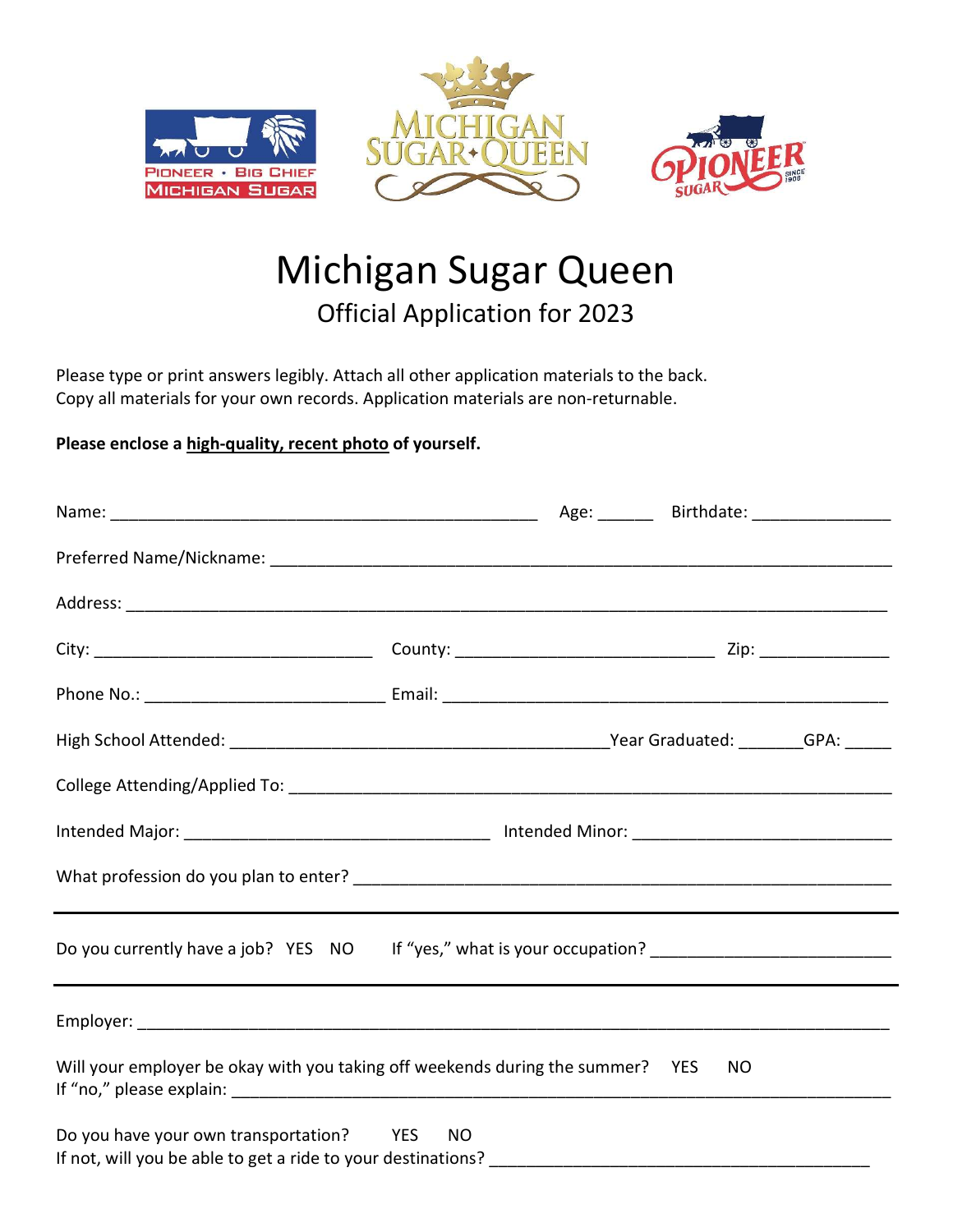| Are your parents employed? Father: YES NO Mother: YES NO                                             |                                       |
|------------------------------------------------------------------------------------------------------|---------------------------------------|
|                                                                                                      |                                       |
|                                                                                                      |                                       |
| Do you have any siblings? YES NO Please list their names and ages: _________________________________ |                                       |
|                                                                                                      |                                       |
|                                                                                                      |                                       |
|                                                                                                      |                                       |
| List all scholarships or financial aid you have applied for:                                         |                                       |
| Scholarship/Organization Material Contract Amount Date of Application Received?                      |                                       |
|                                                                                                      | Y N TBD                               |
|                                                                                                      | Y N TBD<br>$\mathsf{N}$<br><b>TBD</b> |
|                                                                                                      | <b>TBD</b><br>N                       |
|                                                                                                      | N TBD                                 |
|                                                                                                      | N TBD<br>Y                            |
| List any awards or honors (academic or community) you have received in the past four years:          |                                       |
| Award/Honor<br><b>Reason for Award</b>                                                               | <b>Year Awarded</b>                   |
|                                                                                                      |                                       |
|                                                                                                      |                                       |
|                                                                                                      |                                       |
|                                                                                                      |                                       |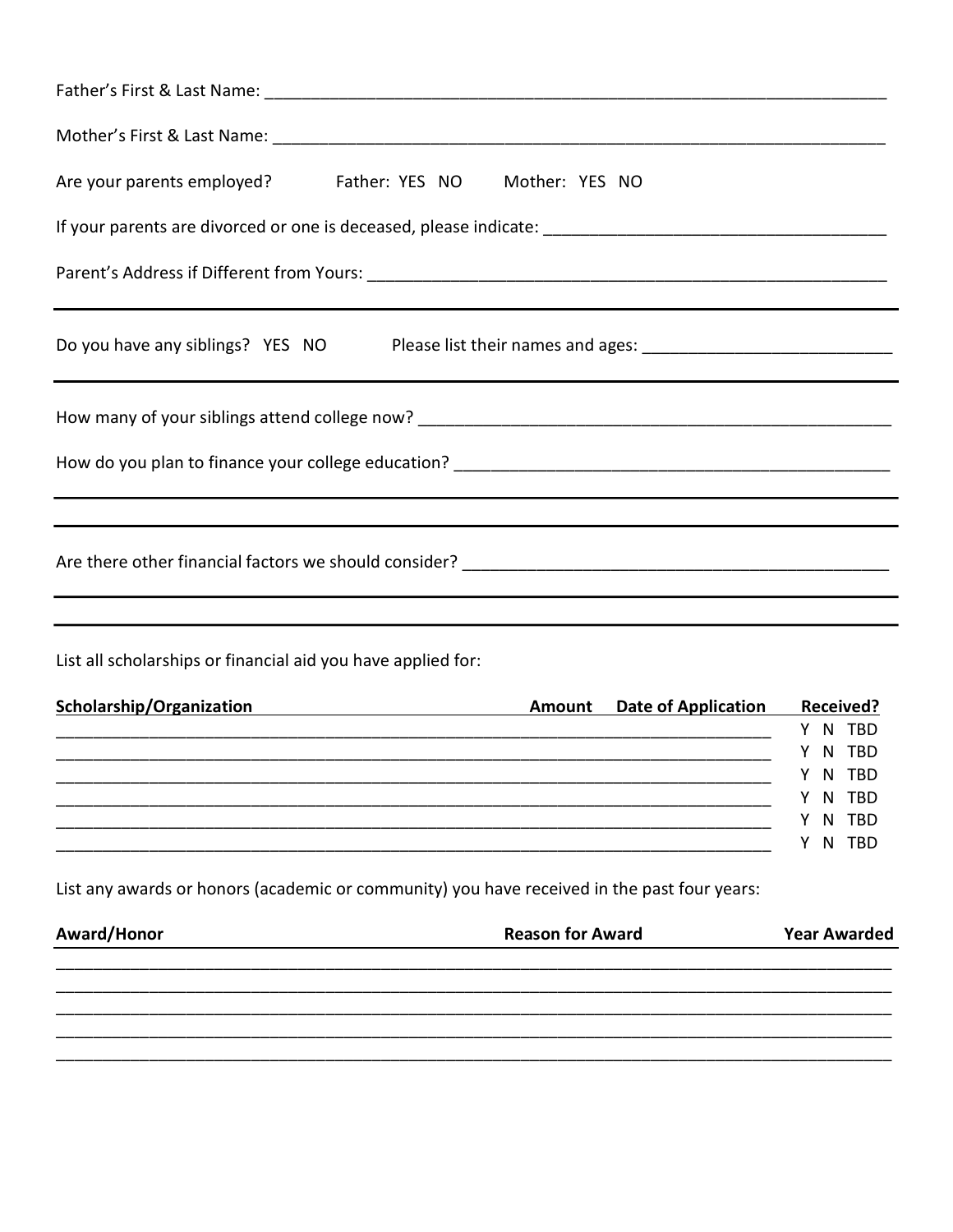List any school and/or community activities with which you have been involved during the past four years. Attach a separate sheet if necessary. Circle the year(s) of your involvement: F=First year, S=Sophomore, Jr.=Junior, Sr.=Senior.

| <b>School Activities</b> | Years       | Office(s) Held |
|--------------------------|-------------|----------------|
|                          | F S Jr. Sr. |                |
|                          | F S Jr. Sr. |                |
|                          | F S Jr. Sr. |                |
|                          | F S Jr. Sr. |                |
|                          | F S Jr. Sr. |                |

| <b>Community Activities</b> | Years       | Office(s) Held |
|-----------------------------|-------------|----------------|
|                             | F S Jr. Sr. |                |
|                             | F S Jr. Sr. |                |
|                             | F S Jr. Sr. |                |
|                             | F S Jr. Sr. |                |
|                             | F S Jr. Sr. |                |

| <b>Other Activities</b> | Years       | Office(s) Held |
|-------------------------|-------------|----------------|
|                         | F S Jr. Sr. |                |
|                         | F S Jr. Sr. |                |
|                         | F S Jr. Sr. |                |
|                         | F S Jr. Sr. |                |
|                         | F S Jr. Sr. |                |